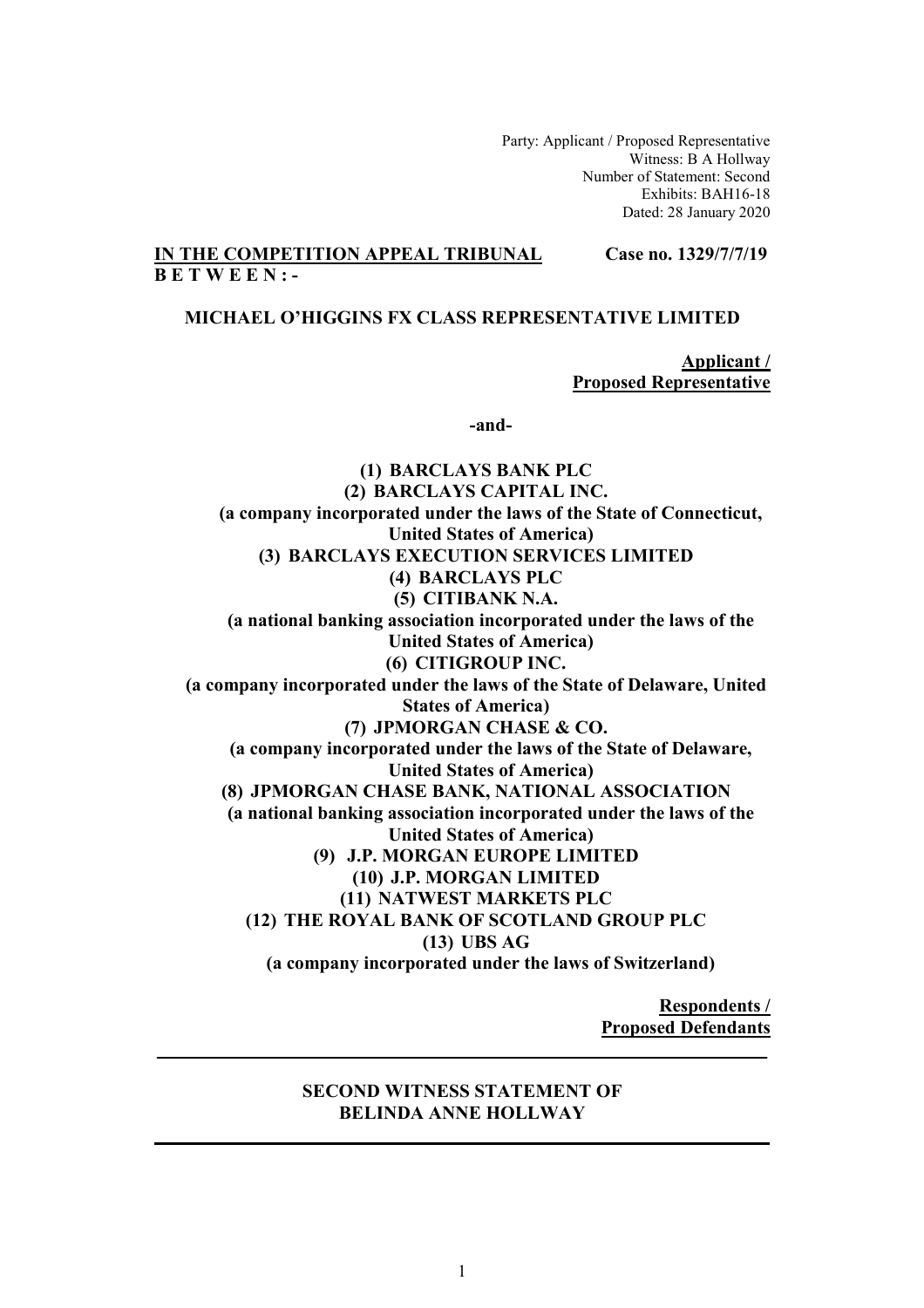I, **BELINDA ANNE HOLLWAY**, of Scott+Scott UK LLP, whose registered address is St. Bartholomew House, 90-94 Fleet Street, London EC4Y 1DH, UK*,* **WILL SAY**:

- 1. I have previously provided a witness statement in relation to the above claim (the "**Claim**") dated 28 July 2019 (my "**First Statement**") and filed with the Competition Appeal Tribunal (the "**Tribunal**") on 29 July 2019. This is my second witness statement in these proceedings and it is provided to the Tribunal by way of update on certain developments in matters addressed in my First Statement since my First Statement. I group the updates under the same headings as used in my First Statement.
- 2. As with my First Statement, I make this statement in my role as the partner with carriage of the Claim by Michael O'Higgins FX Class Representative Limited (the "**Proposed Representative**") before the Tribunal on a collective, opt-out basis pursuant to section 47B of the Competition Act 1998 (the "**Proposed Collective Proceedings**").
- 3. In this witness statement I will address the name change of my firm and two recent developments in the US foreign exchange ("**FX**") litigation case *In re Foreign Exchange Benchmark Rates Antitrust Litigation*, No. 1:13-cv-07789- LGS (S.D.N.Y.) (the "**US Proceedings**"): (i) a class judgment by the US court; and (ii) the dismissal by the US Court of Appeals for the Second Circuit (the "**Second Circuit**") of an objector's appeal of the trial court's award of attorneys' fees.
- 4. Except where I state to the contrary, I am able to state the matters in this witness statement from my own knowledge. As such, the facts contained in this witness statement are true to the best of my knowledge, information and belief, save where otherwise indicated, in which case I identify the source of my information.
- 5. There is now produced and shown to me a number of exhibits marked "**BAH16**" to "**BAH18**" respectively which comprise true copies of the documents to which I will refer in this witness statement.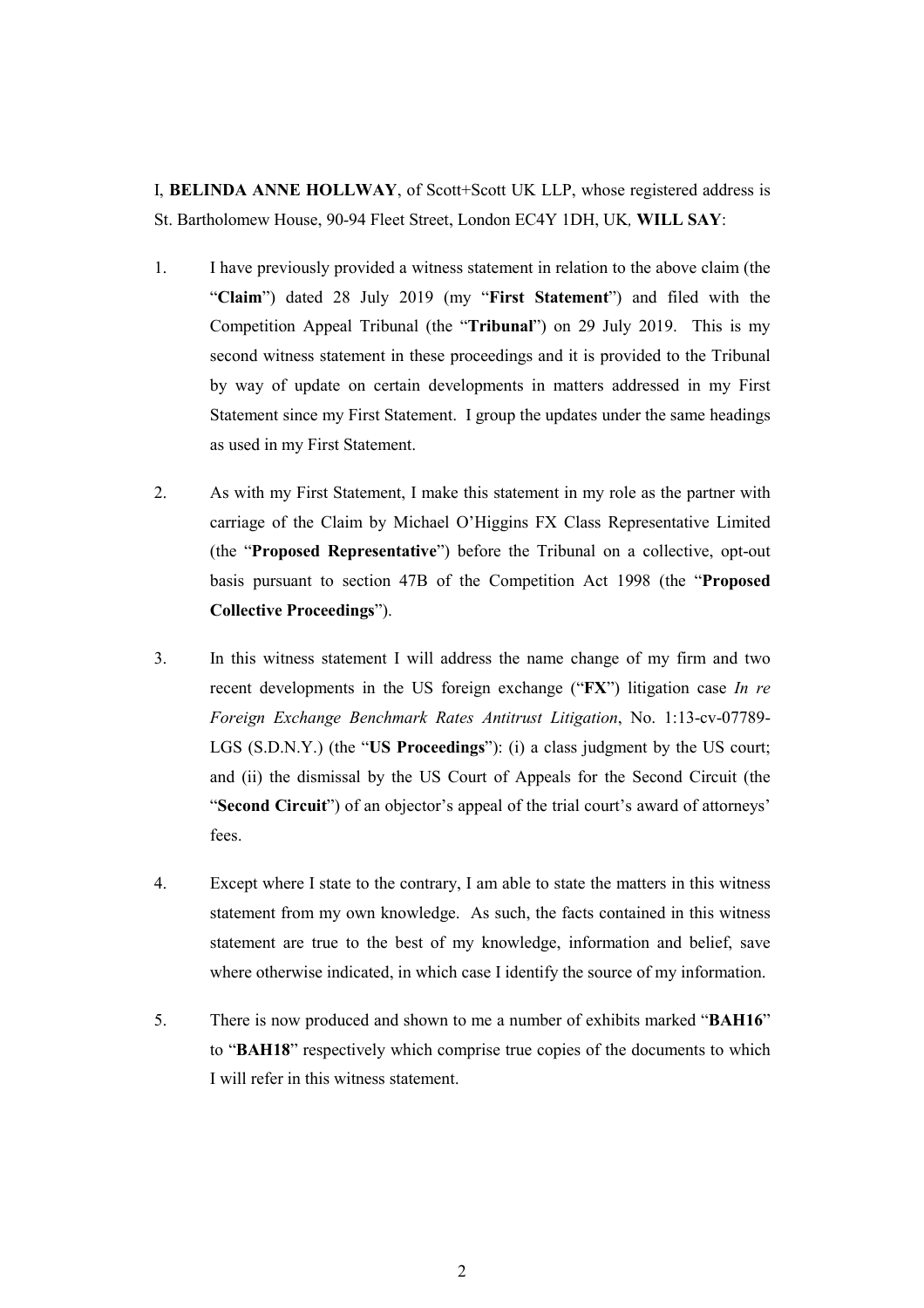6. As with my First Statement, the information I provide in this witness statement about the US Proceedings and the US Settlements comes from publicly available sources, which are referenced throughout, or is non-confidential information provided to me by my colleagues at my US partner firm, Scott+Scott Attorneys At Law LLP ("**SSAAL**").

### **I. NAME CHANGE**

7. On 20 August 2019, Scott+Scott Europe LLP changed its name to Scott+Scott UK LLP. This was notified to the Tribunal on 28 August 2019 (**BAH16**).

## **II. CLASS CERTIFICATION IN US PROCEEDINGS**

- 8. My First Statement provided an overview of the US Proceedings (see paragraphs 8 and 9) up to the date of the First Statement. As set out in my First Statement, 15 defendants had settled the US Proceedings (as identified in Appendix 2 of my First Statement), while the US Proceedings continued against Credit Suisse Group AG and Credit Suisse Securities (USA) LLC (together, "**Credit Suisse**"). The US Plaintiffs sought to certify two classes: (i) the "OTC Class"; and (ii) the "Exchange Class".
- 9. Since my First Statement, the US District Court for the Southern District of New York (the "**US District Court**") handed down a judgment dated 3 September 2019 (**BAH17**). In this judgment, the District Court granted class certification of the OTC Class on two specific issues: (i) the existence of a conspiracy to widen spreads in the market; and (ii) whether Credit Suisse participated in that conspiracy. This certification was under Federal Rule of Procedure  $23(c)(4)$ which provides that "*an action may be brought or maintained as a class action with respect to particular issues*".
- 10. Accordingly, the US Proceedings against Credit Suisse continue, with expert discovery concluding at the end of April 2020 and fact discovery to be completed substantially by the end of June 2020. A pre-motion conference is set for 16 July 2020 during which the District Court will determine the schedule for exchange of written submissions in relation to any summary judgment motions by Credit Suisse. Assuming the claims survive summary judgment, a trial on the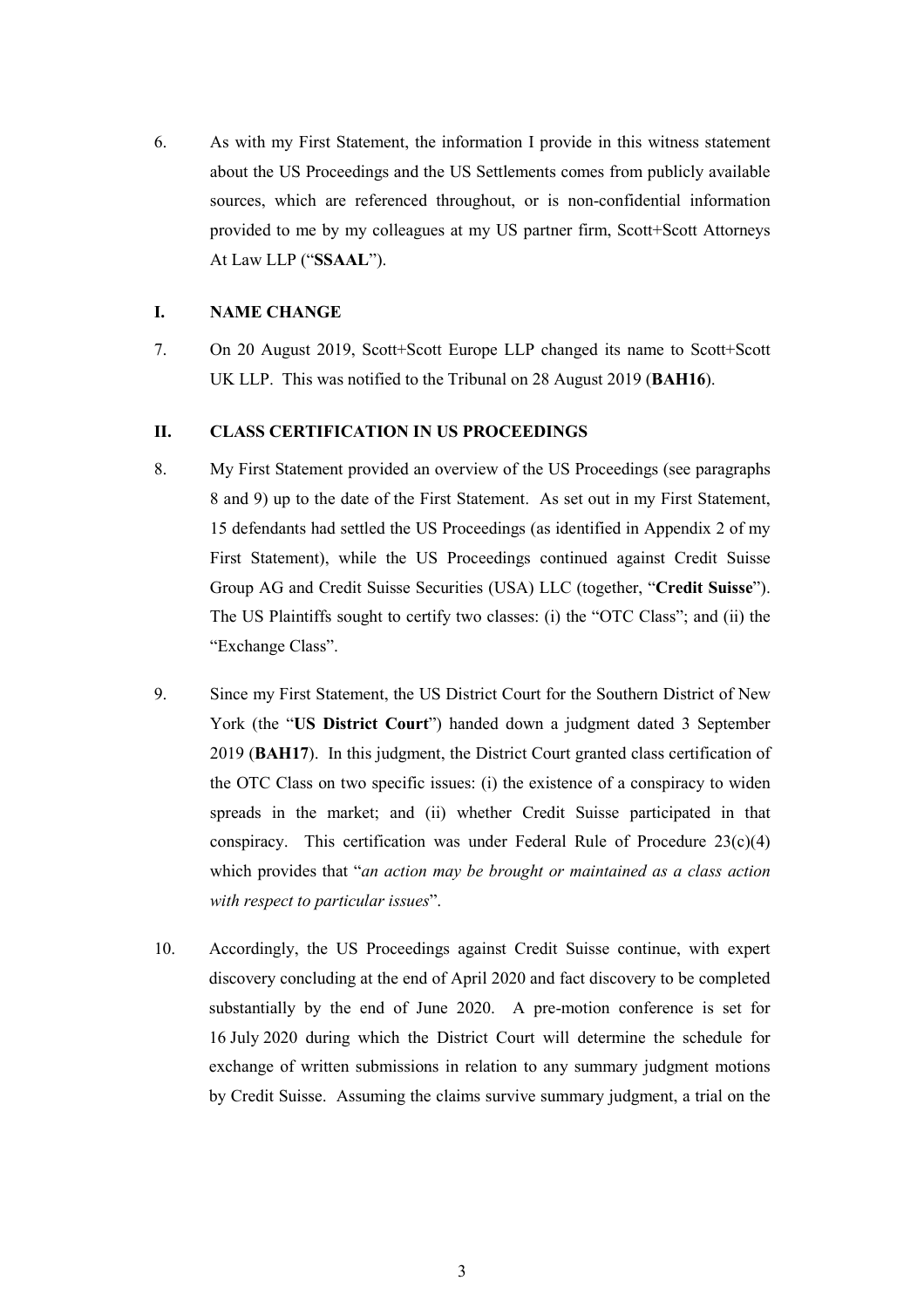existence of a conspiracy to widen spreads and Credit Suisse's participation in the same will likely take place in early 2021.

11. However, the US District Court denied certification of the OTC Class for the purpose of determining damages pursuant to Federal Rule of Civil Procedure 23(b)(3) "*because Plaintiffs have failed to establish the predominance of common issues over issues affecting only individual OTC Class Members*", a requirement for class certification under the US rules. Specifically, the Court held that such predominance was not established given "*the necessity of individualized inquiries to determine, for each trade: (1) the location of the class members' trading activity, (2) the type of trade and (3) whether the class member or the Defendant*  provided liquidity".<sup>1</sup> This requirement of predominance does not exist under the UK collective action regime: see *Merricks v. Mastercard* [2017] CAT 16 at [67]. The US District Court did not rule on whether a generalised proof or common formula could be employed to calculate damages.

#### **III. DECISION UPHOLDING ATTORNEY FEES IN US PROCEEDINGS**

- 12. At set out in paragraph 9 of my First Statement, there were settlements in the US of USD 2,310,275,000 (the "**US Settlement Fund**"). At the time of my First Statement, payments to approximately 50% of expected authorised claimants had been distributed.
- 13. However, as set out in paragraph 12(h) of my First Statement, further distributions were on hold, pending resolution of a sole objector's appeal of the US District Court's award of attorneys' fees to the Second Circuit.
- 14. In a judgment dated 1 November 2019, the Second Circuit, after written and oral submissions, rejected arguments from that sole objector as to the level of attorneys' fees to be awarded to counsel. The Second Circuit issued a brief summary opinion upholding the District Court's judgment in all respects (**BAH18**).

 $\overline{a}$ 1

The District Court also denied certification of the Exchange Class. As the proposed Exchange Class related to those who traded futures contracts, which are not included with the scope of the Proposed Collective Proceedings, this is irrelevant to the Proposed Collective Proceedings.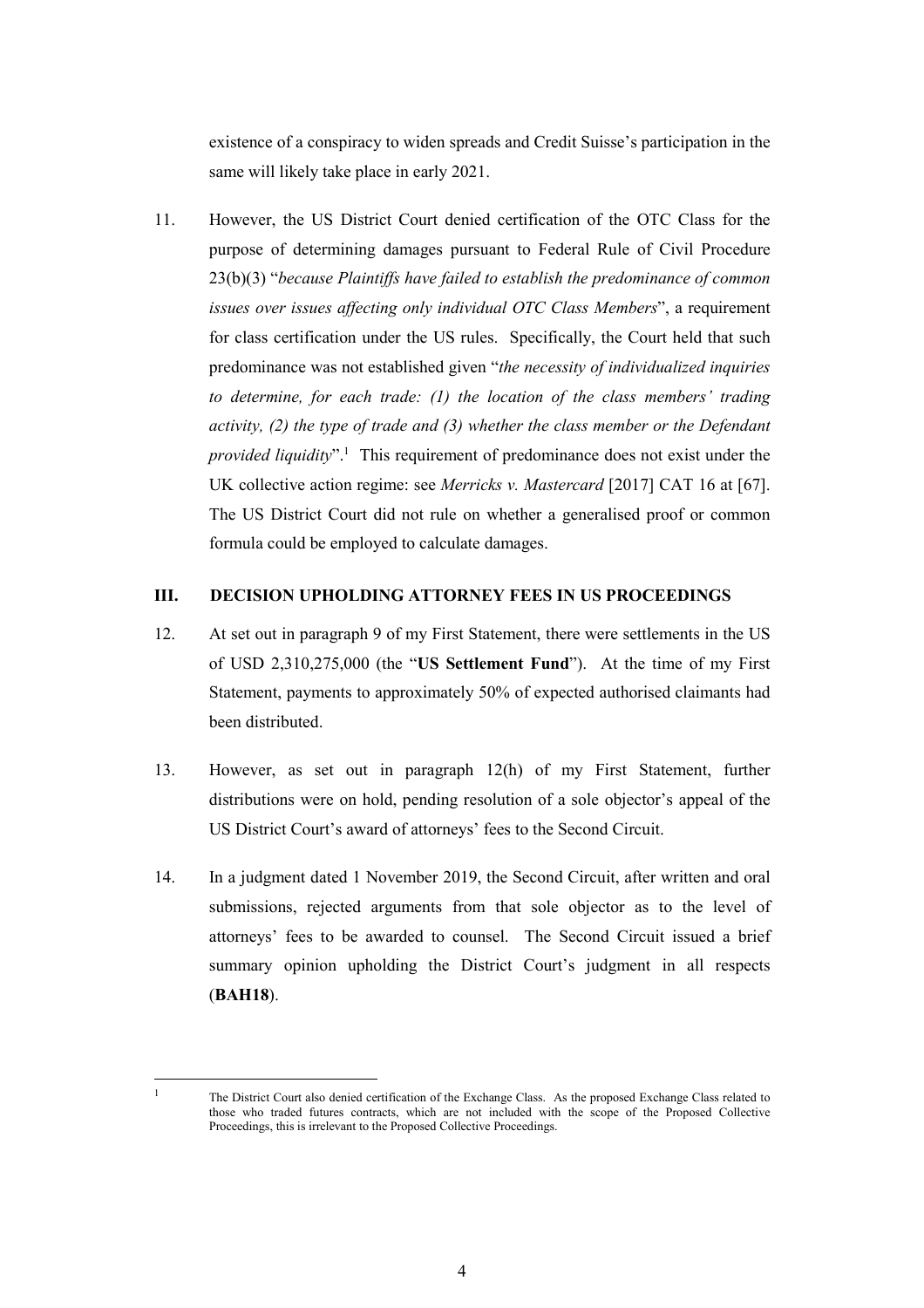15. Since the sole objector's appeal has been dismissed, distribution of the remainder of the US Settlement Fund is proceeding, with further substantial distribution projected to take place in 2020.

# **STATEMENT OF TRUTH**

I believe the facts stated in this witness statement are true.

. . . . . . . . . . . . . . . . . .

**BELINDA ANNE HOLLWAY** 

Date: 28 January 2020

 $\sqrt[6]{\phantom{.}}$ 

 $\big)$